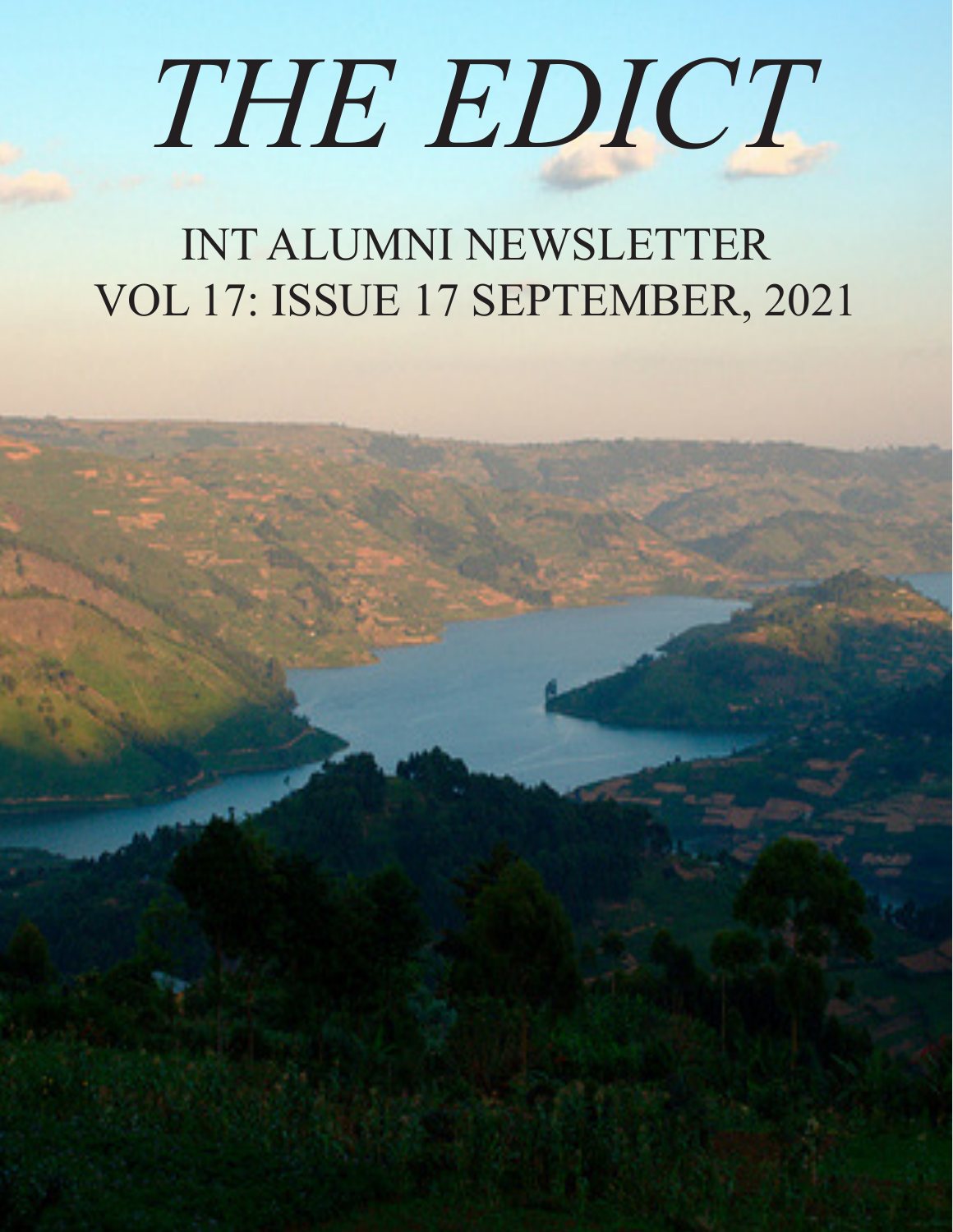*We would love to hear from you. Kindly send your contributions to the October, 2021 newsletter. Articles will be assessed on rolling basis, and should be 500- 1500 words in length, including spaces. The deadline for submission of articles for the October, 2021 newsletter is Wednesday, 22nd September, 2021. Your feedback and suggestions are highly appreciated.*

*Please send all your submissions to intuganda@gmail. com. Titleof Email: Newsletter Article Submission.*

*Raymond D. Muwanguzi INT/ Communications Coordinator*

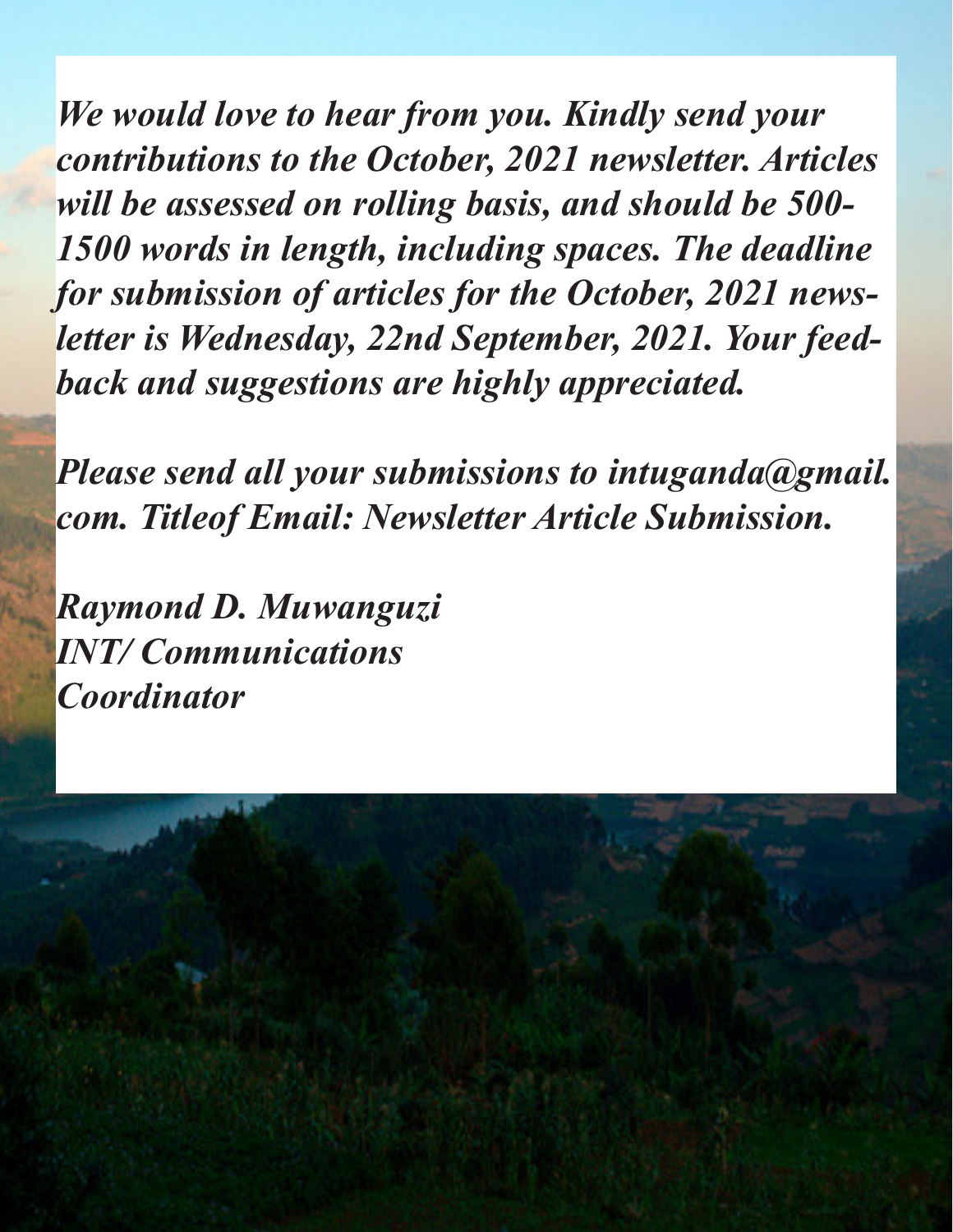

### **CHRISTINE MWEBESA LECTURER- NDEJJE UNIVERSITY**

Through Oak Seed Executive Course offered by INT (whose core values are- Respect, Integrity, Compassion and Excellency), I have been able to identify that what had always bothered me is a problem that needs a solution. INT, therefore, helped me realize that I could be the solution. I would like to think that almost everyone at any given time has been disturbed by some

inefficiency in our society; schools how they communicate information about our children, receptionists attending to their phones/nails/hair instead of attending to the guests/ clients, an officer failing to give feedback on an inquiry (or taking long to decide even on the simplest issue), Companies/organizations/ ministries being stuck because of "the one with the key is out" syn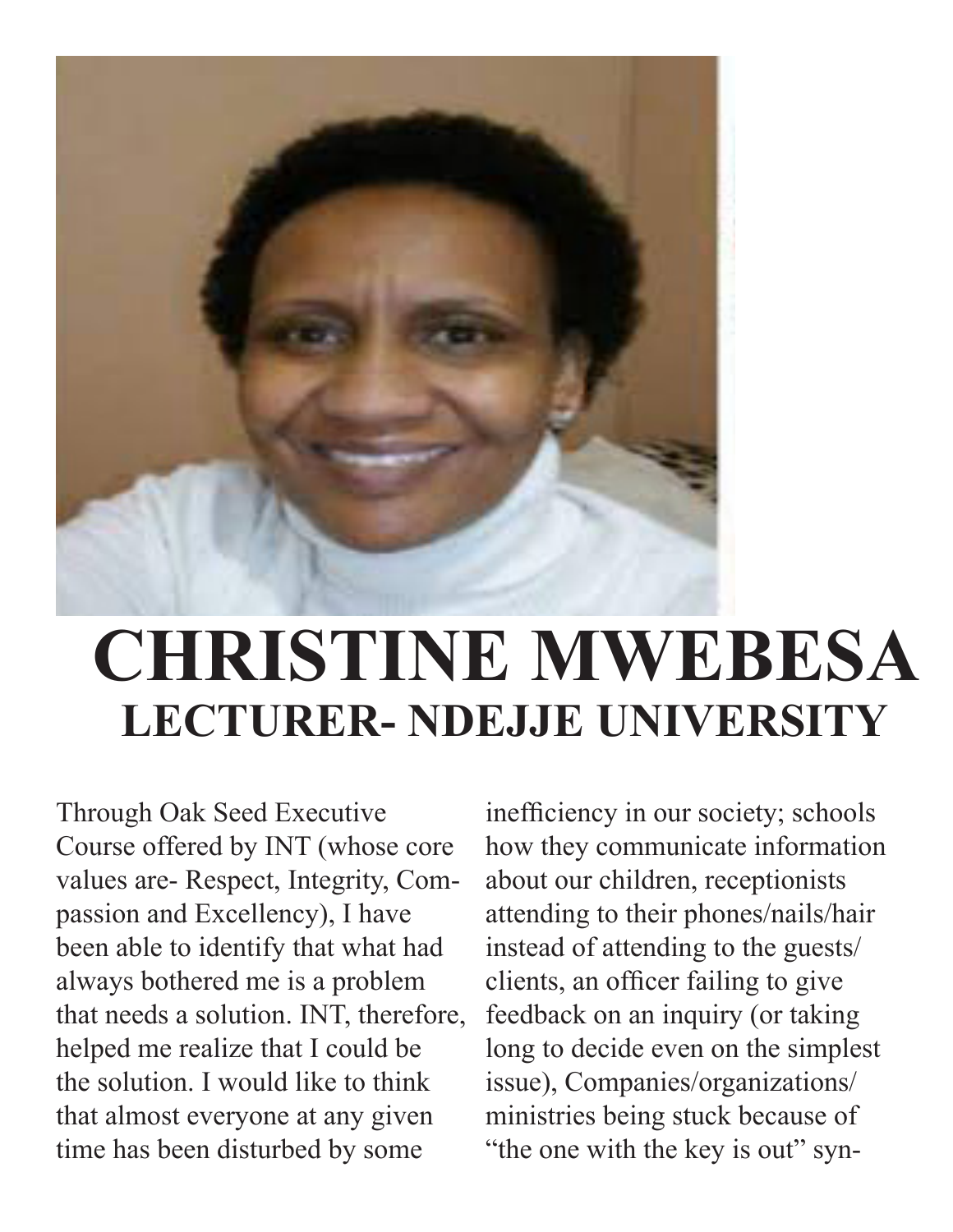drome, and the list goes on.

INT, therefore, first challenged me that I am the solution instead of grumbling or blaming the inefficiency of our society. I developed the confidence, acquired the necessary skills to develop the project that I refer to here as the Jotinah Nurturing Centre. In other words, INT unlocked the "code" of how to address mediocrity in my society. INT also, made me see that my solution will address one of its core National Transformational values – Excellence.

All the materials used in the course were great because they showed the difference between people who pursued excellency and those that did not. Moreover people/leaders that displayed excellency in their undertakings had similar values they subscribed to.

Armed with this knowledge, I was able to reflect on and appreciate my late grandmother's (God bless her soul) philosophy of life: "If you do not want to do it, don't; if you know that you will do it but not finish, don't; and if you know that you will

not give it your best effort for the best outcome, don't." I have lived by this principle. My grandmother's statement summarizes EXCEL-LENCE. I discovered that living by this principle, automatically breeds the other national transformational values and other values that make the society a better place (respect, compassion, integrity, obedience, etc.). I, therefore, purposed to start a Centre of Excellence – JOTINAH NURTURING CENTRE which will be helping people recognize their potential, and barriers to living an excellent life.

As an academic, educator, parent, wife, seasoned administrator, and a Christian, I am ready to help my society achieve zero tolerance to mediocrity, through partnering with likeminded institutions, training individuals and groups, conducting boot camps for the youth and holiday makers on excellent living and lifestyle.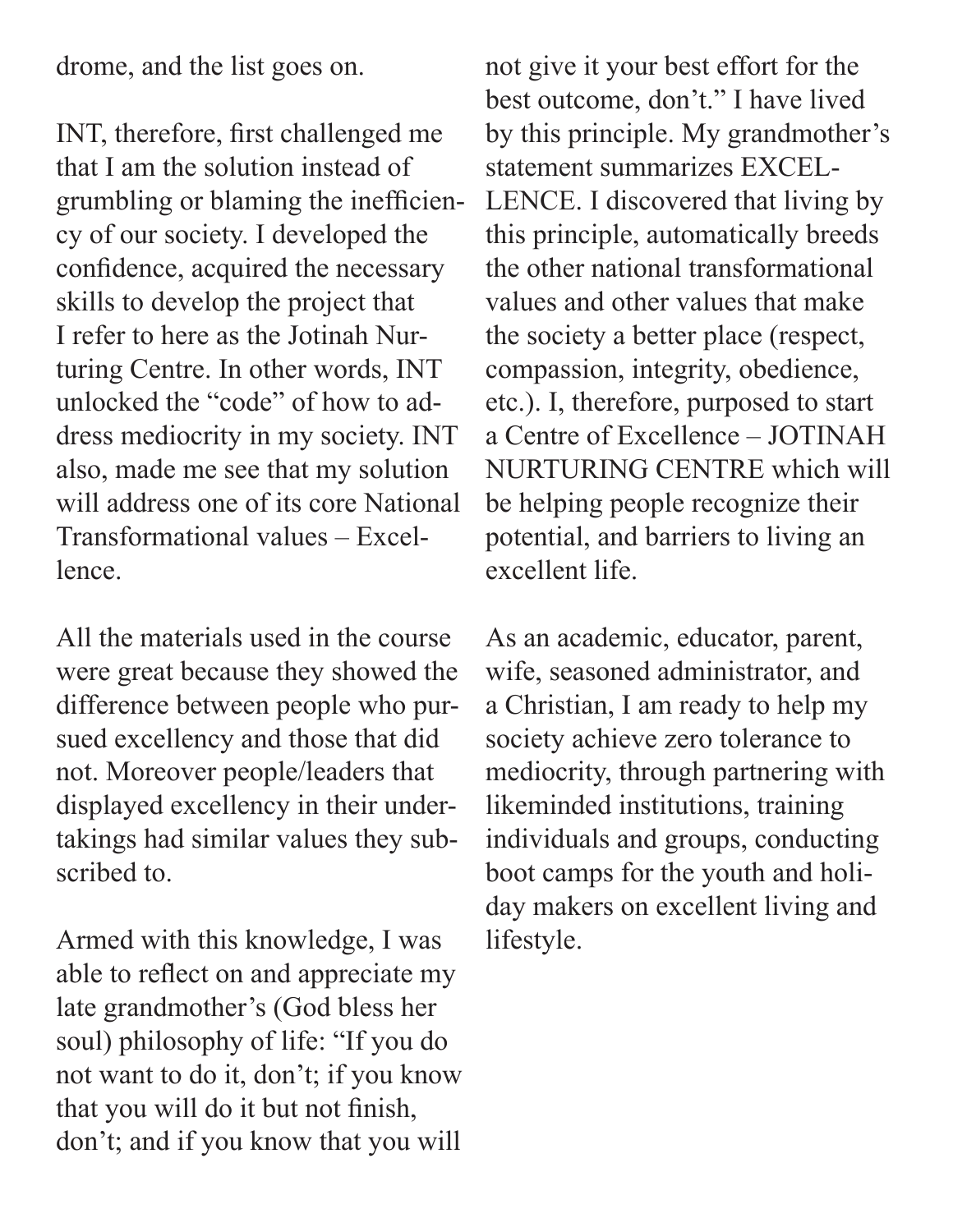

### **LYDIA MAZZI KAYONDO HEAD OF DEPARTMENT GEOMATICS AND LAND MANAGMENT MAKERERE UNIVERSITY**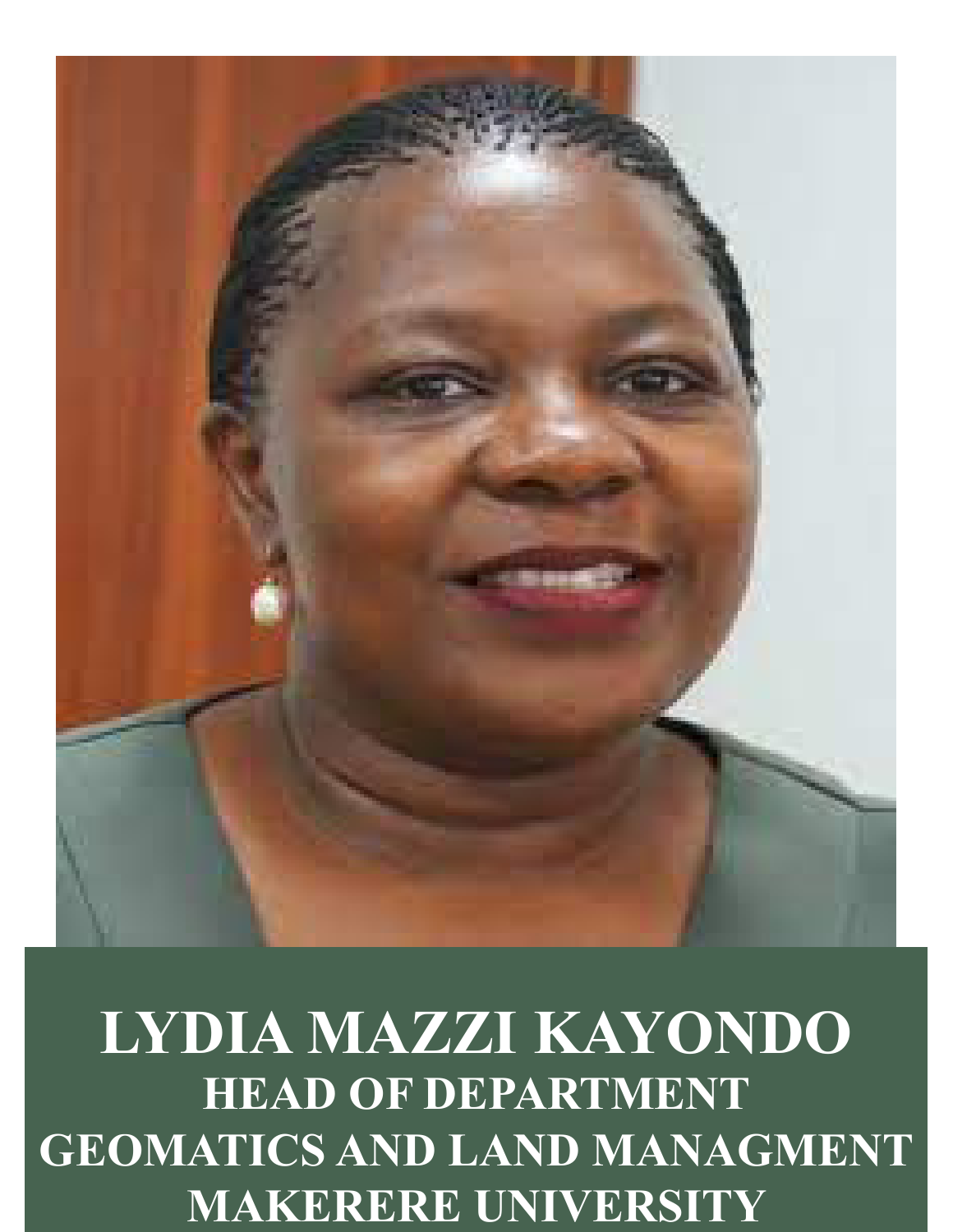Ever since my first degree, BSc in Land Surveying, I have lived a very comfortable life … lived it intentionally considering that I have a permanent and pensionable job. I am averagely learned with an average salary and was quite happy with that status quo until lockdown March 2020. I happened to join together with some old school girlfriends into a mastermind on the 15 Laws of growth by Apostle Moses Mukisa. Wow! The content and dialogue between the likeminded groups of professionals there blew me away. I immediately got interested in personal growth. Based on some sharing on what kind of contribution I am making or hope to make to community as a way of giving back, Apostle Moses hinted that I could actually do the John Maxwell Training (JMT) and build on that my desire. I immediately enrolled in April 2020 and in August 2020 I was certified as a JMT member. The learning space there in was tremendous. That began my intentional journey of personal growth.

I learnt about the Institute of National Transformation (INT) from one of the same girlfriends men-

tioned earlier. She had, in June 2020 also joined this personal growth space where she felt I would also benefit. I have learnt to identify with some of my friends in such a way that when they share an opportunity I simply jump on board knowing very well that their wish for me is for the best. I joined the INT in January 2021 and now due for my 5th Module. Each of the modules has been awesome; each keeps you looking forward to the next. INT is about raising value based no excuse leaders. And indeed, the engagements and end of module assignments cause one to stop and reflect; What your values are?, how you actually can find time to do all assignment in the given time, how you can keep learning, unlearning and relearning, how team work is a necessity as one's strengthen is another one's weakness, how important it is to make a contribution in whatever area you find yourself operating, the expectation on oneself as an elite and how you can be relevant.

I have since then identified myself with the different spheres of influence and minding that the mountain of the Lords' house will eventually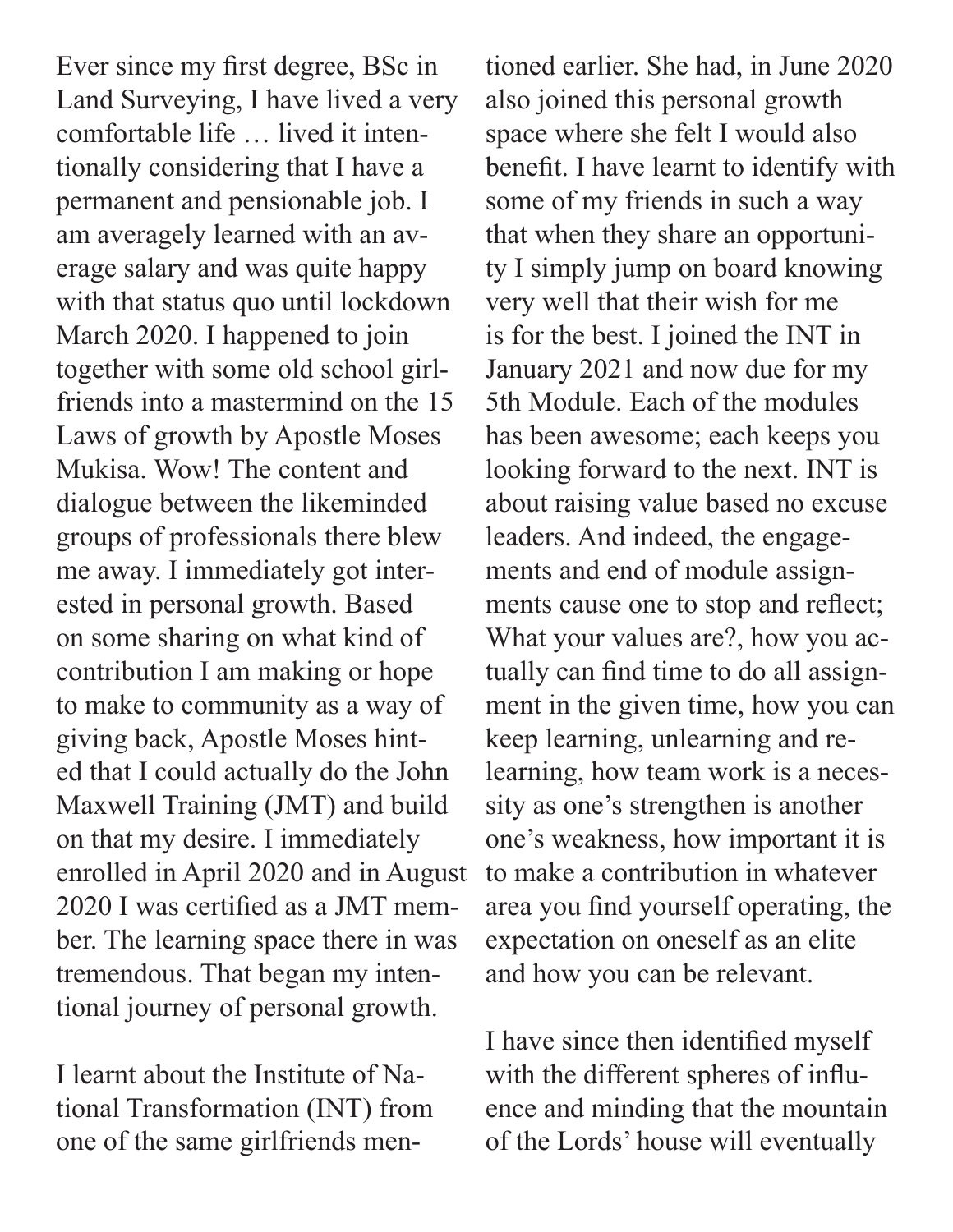be established on top of all the other mountains. Am taking my service to the Mountain of the Lord's house more intentional of late. At INT, I have confirmed that leaders even though born, leadership can actually be learned.

My five months in INT have created a drastic change in my leadership style both at by 8 to 5 workspace, in my home and in the church where I serve. In my 8 to 5 space, I have learnt the power of delegation; I have known that it is very important to model individuals who think and act like you the leader, individuals that can continue with your vision in the office even when you exit. The role of family in national transformation cannot be under looked. It is quite clear that the family is the foundation of any society. It's the building block of the nation. As a national transformer, you can still add a brick through focusing on mentoring your family, instigating the right values, being the number one cheer leader, etc. etc. I have since appreciated that people are gold, the right people, thinking the right thoughts and taking the right actions for change is quite fundamental for national transformation. Those close to me know that am quite bold, I would tell you things that others would shy about. They however do not know that I am an avoider, I dread confrontation, I would run around an issue without hitting it live on the head. INT has taught me that confronting the brutal facts is key to making the right decisions. That understanding the root cause of a conflict is key to solving it. That avoidance is procrastination; it simply prolongs the process of taking action.

I now know better, that leadership is key, that everything rises and falls on leadership. That true transformation leadership is level 5 leadership, a leader that is not egocentric, one that thinks the bigger picture for everyone, a leader that is beyond self, one that mentors and coaches new leaders to take over from him. Thank you INT.